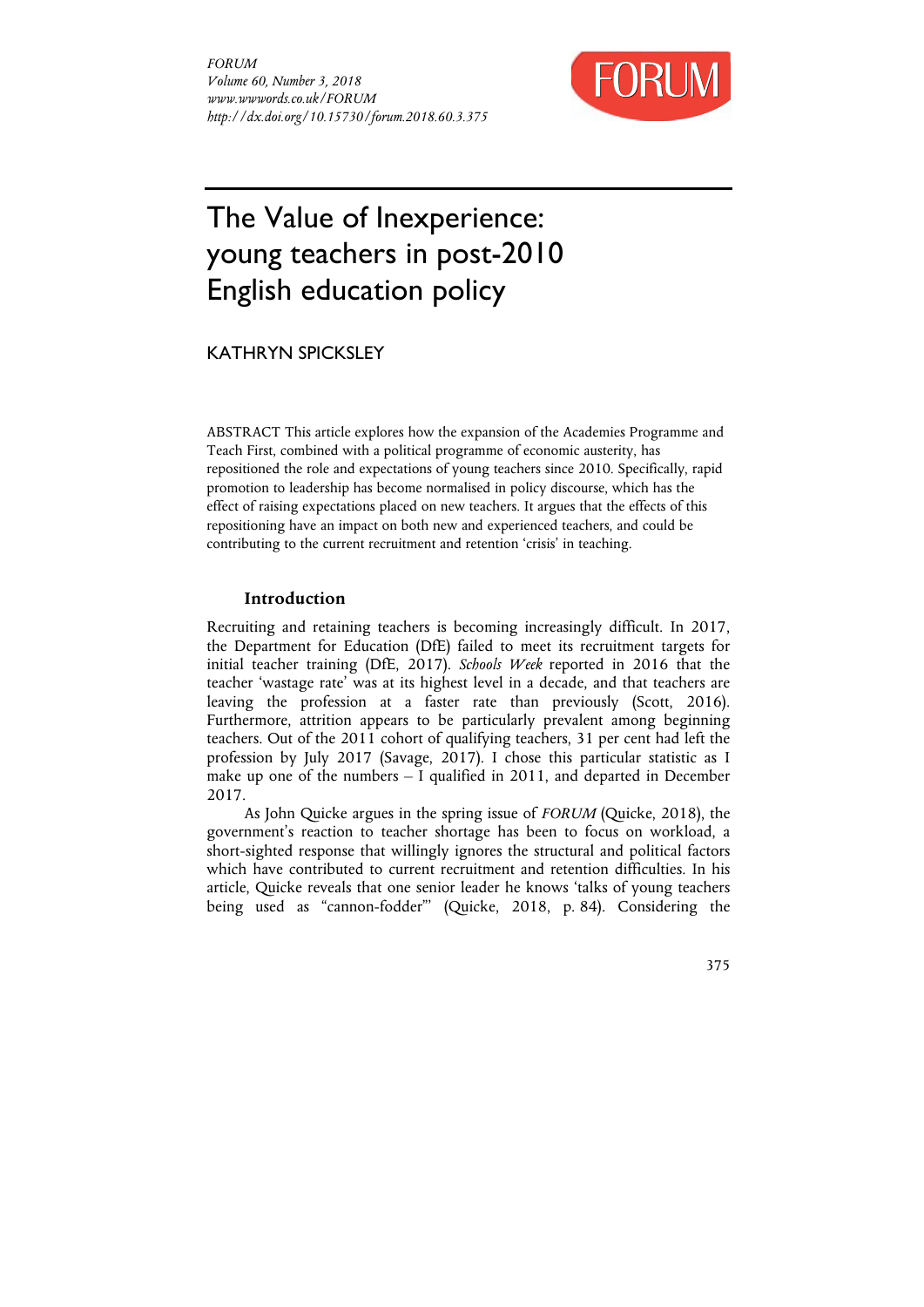significant cost of training new teachers [1], and the emotional investment made by new entrants to the profession, this anecdote is particularly concerning. In order to understand the current problem with teacher supply, we need to look carefully at how the profession is treating its young teachers.

## **Policy Rhetoric: changing expectations**

Thirty-six years ago, Her Majesty's Inspectors (HMI) published a report entitled 'The New Teacher in School'. One of the comments made in the report focused on the unrealistic expectations some schools had of their beginning teachers:

Over a third [of schools] appeared to expect too much of newly trained teachers ... It was assumed, for example, that if the new teacher took over the class or the timetable of an experienced teacher of twenty years' standing, he would do just the same sort of job as his predecessor and expect no more support or help than the latter had received. (DES, 1982, p. 62)

The tone of this comment is indicative. It is almost presented as common sense that schools should expect newly trained teachers to perform at a different level to teachers with many years' experience. The fault is clearly directed at the school for expecting too much of new teachers, rather than at the new teachers themselves for their lack of capability. The implicit understanding is that experience matters in teaching, so new teachers need to be cut some slack.

Recent policy documents instead construct the new teacher as competent and in preparation for leadership. In its 2016 White Paper 'Educational Excellence Everywhere', the Conservative government constructs the teacher's journey to leadership as starting the minute the teacher becomes 'accredited':

By 2020, one possible journey to leadership could look like this (illustrative example): Chek-Yan is accepted on a School Direct place in a Teaching School, which is also part of a MAT [multi-academy trust]. She follows a structured programme, with support and monitoring from experienced teachers. Once accredited, Chek-Yan quickly progresses. The MAT moves her to a more challenging school after two years to broaden her experience ... She reaches head of department five years after accreditation. (DfE, 2016, p. 44)

The government's teacher recruitment website, Get into Teaching, dedicates a substantial amount of its literature to 'real-life experiences' of rapid career progression in the teaching profession:

Just one year after completing his postgraduate teacher training, Owen progressed to head of department – and since then, he has continued to climb the career ladder.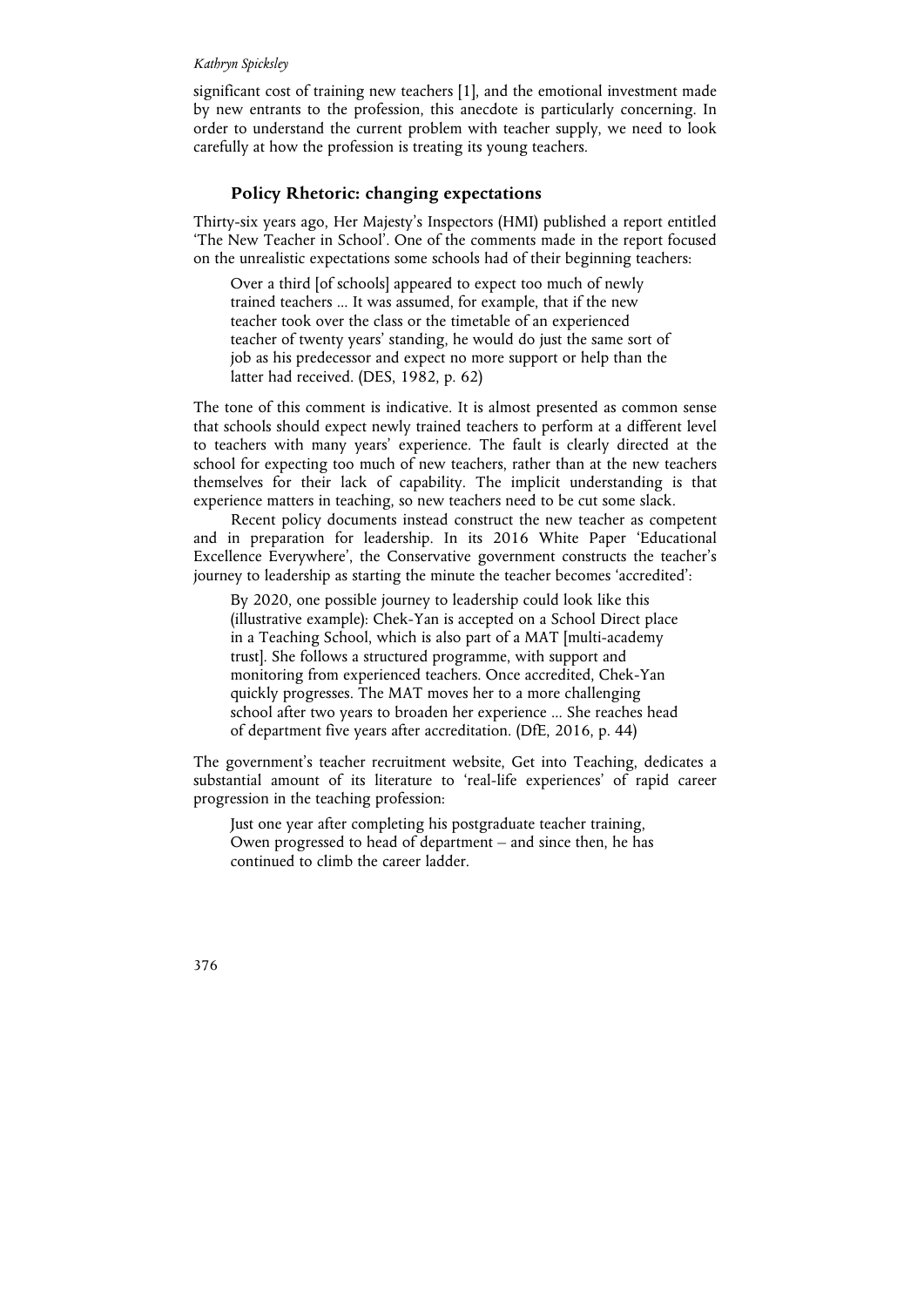When I first started teaching as a newly qualified teacher, I looked for opportunities to support the school ... in my first year I led on redesigning the KS3 curriculum.

[Olly's] rapid climb up the career ladder shows how quickly you can progress as a teacher ... from new graduate to assistant head in just six years. (DfE, 2018)

Conservative-led education policy since 2010 has specifically positioned new teachers as confident classroom practitioners with aspirations to leadership. This means that for the beginning teacher, there is now no time for mistakes, or for consolidating their classroom pedagogy. As soon as they are qualified, new teachers are expected to aim for leadership, which assumes competence at the classroom level. Statistics suggest that the claims on the Get into Teaching website are not merely clever advertising: the number of head teachers under the age of thirty-five has increased by three-quarters since 2010 (Shapero, 2017). Many more new teachers are aiming for leadership, and are getting there faster than before.

It is sensible to assume, as HMI did in 1982, that most teachers get better at their job with practice. Research on teacher career trajectories indicates that teachers only begin to feel stable and develop a sense of secure self-efficacy after about four years in the classroom (Huberman, 1993; Day et al, 2007). However, the current government has consistently sought to undermine this, by claiming that the new 'generation' of teachers is somehow inherently better than previous generations. As Education Secretary, Michael Gove claimed that the 'young teachers who are now entering the profession are better than any generation of teachers ever before' (Gove, 2011). Michael Wilshaw, when working as Ofsted's chief inspector, compared 'decent but a little rusty' colleagues to 'sharp young graduates' (Wilshaw, 2014). The overall effect has been to position new – and specifically *young* – teachers as more effective than experienced ones. Two significant structural changes in education have further supported this rhetorical shift: academies and Teach First.

## **Enabling Conditions: academies and Teach First**

## *Academies*

Academies first came to prominence under the New Labour administration, sold to the public as an initiative intended to replace 'failing' comprehensives. There is evidence to suggest that initially some of the early academies suffered from significant recruitment problems. Unity City Academy, which opened in 2002, was placed in special measures during its first Ofsted inspection in 2005. The Ofsted report identified an unhealthy reliance on new teachers as one of the academy's problems: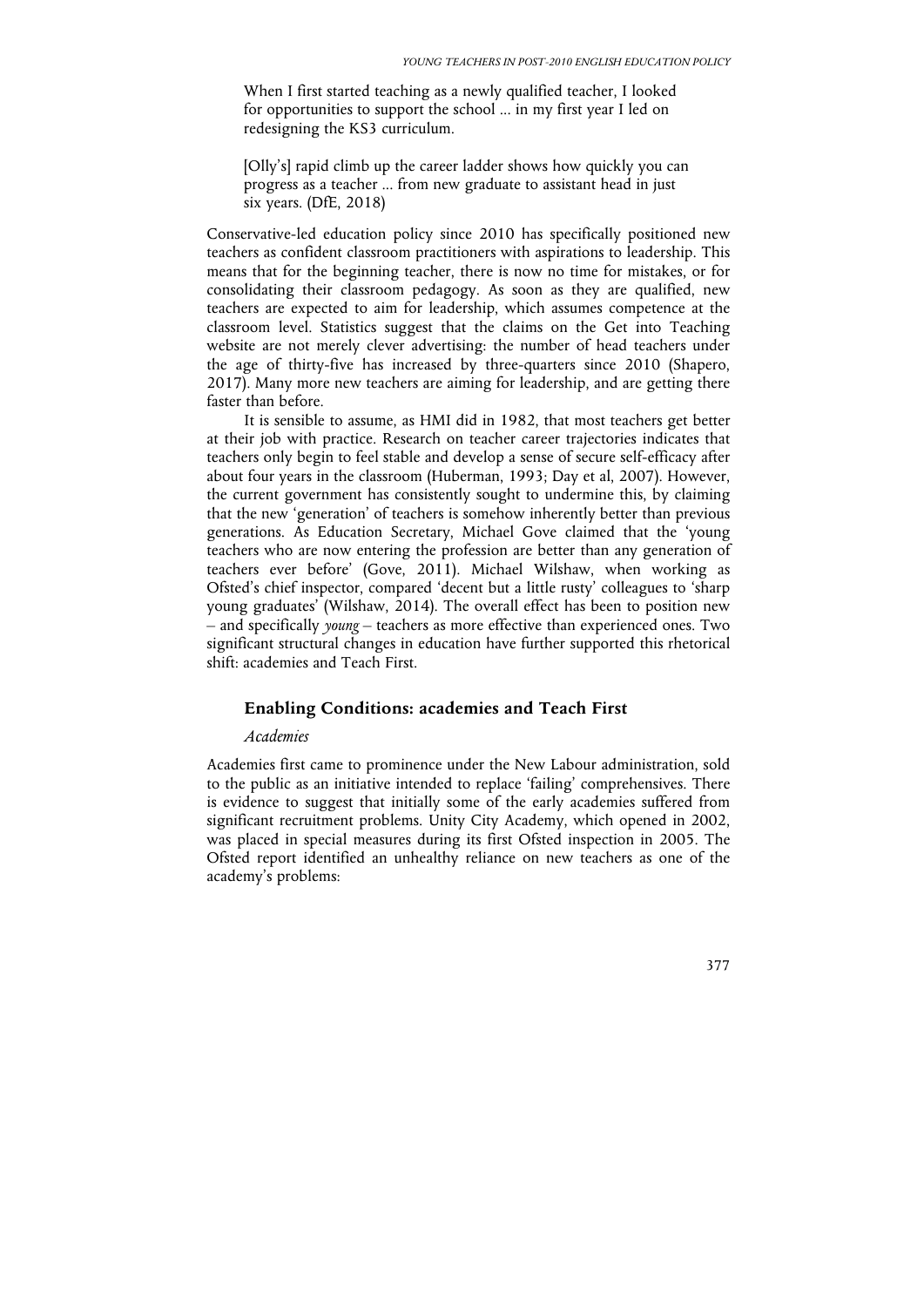Problems over recruitment and retention continue to affect the academy. A third of the teachers are newly qualified or unqualified graduate trainees. (Ofsted, 2005, p. 3)

The following year, Ofsted inspected another early academy project, the Business Academy Bexley (now Harris Garrard Academy Bexley), rating it inadequate. Again, the inspection team noted the academy's turnover of inexperienced teachers:

In its fourth year of operation ... there are still twenty new teachers to induct into the academy's ways of working. The academy has invested considerable time into supporting inexperienced teachers or those trained in other countries: the benefits of this investment are sometimes lost as teachers move elsewhere. (Ofsted, 2006, p. 2)

Some of the early academies not only recruited inexperienced staff, but also promoted them to leadership roles. As Philip O'Hear, the head of Capital City Academy, explains:

As a new and expanding school, and with teachers still hard to find in London, we have had to expand and develop our staff ... We now have many junior teachers with one or two other significant responsibilities – transition co-ordinator, deputy head of year or running our Microsoft Academy. (O'Hear, 2008, p. 53)

Martyn Coles, the head of City of London Academy (COLA), presumably intended to retain his young staff by offering them leadership roles:

Not unexpectedly, some younger teachers now want to be more involved in the pastoral side of the school, so we will probably create some assistant pastoral posts for these staff. (Coles, 2008, p. 29)

At the beginning of the academies programme, therefore, the hiring and promotion of young staff was generally presented as a pragmatic necessity. The flexibility afforded to academy heads over staffing and pay made it easier for them to promote younger staff than would have been possible within a local authority maintained school.

Ten years later, the propensity towards hiring young teachers continues to be noticeable within the academy sector, and particularly in certain highperforming academy chains. On a recent visit to ARK King Solomon Academy reported in the *London Review of Books*, George Duoblys described the teaching staff as 'a startling bunch: young, attractive and predominantly white' (Duoblys, 2017, p. 24). At a different 'flagship' academy in London, Christy Kulz's ethnographic research discovered that 'the teacher revamped as dynamic business professional is a popular image with parents. Several parents noted that Dreamfields teachers were youthful.' One parent went so far as to explain that 'it's good marketing ... they look like young business people and you just think,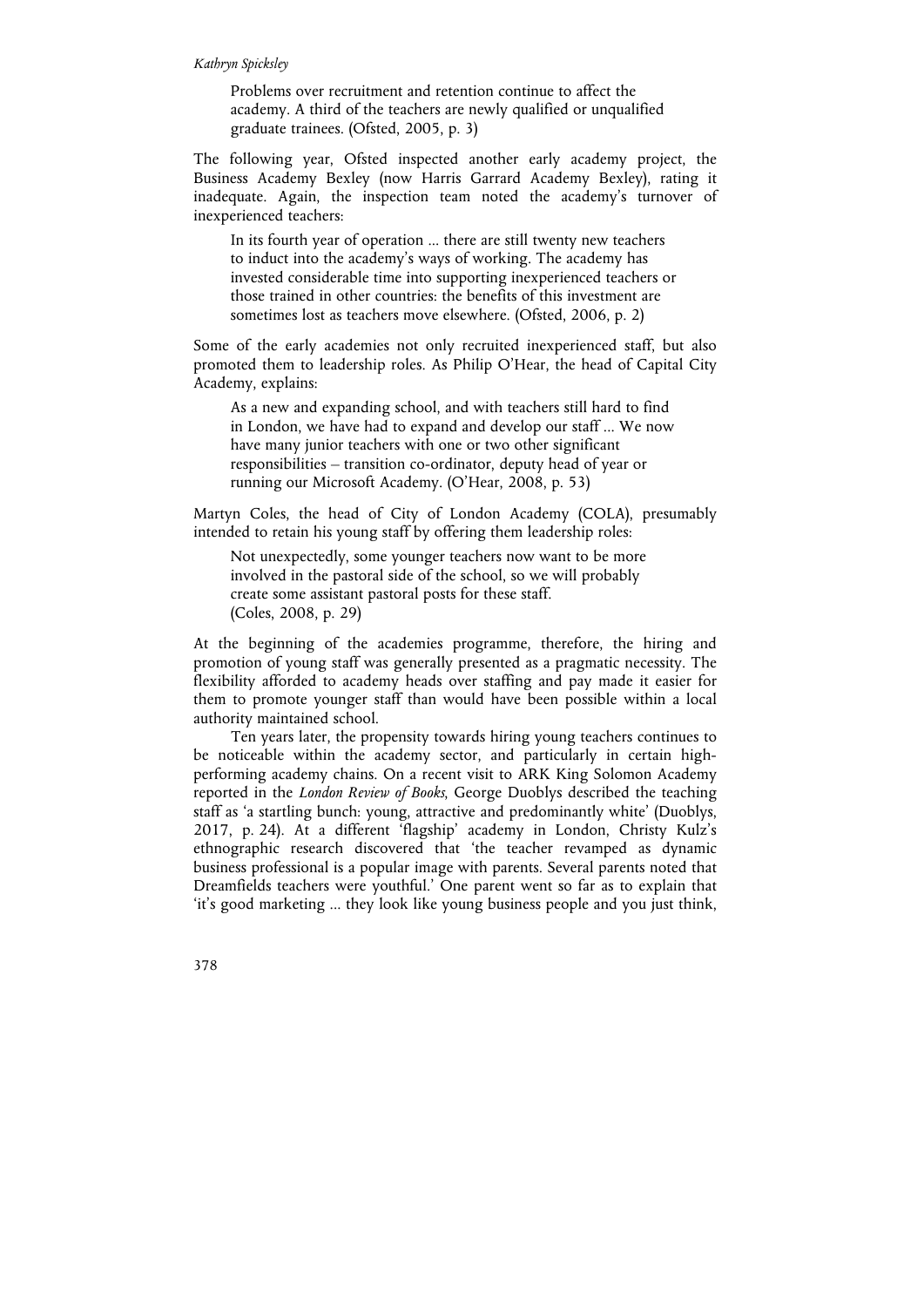"I can't believe they're teachers, surely they're not teachers." ... Sexy guys, sexy women' (Kulz, 2017, p. 142). Kulz's research indicates that hiring young staff may no longer be primarily a pragmatic decision, but instead an aesthetic one – part of the academy 'branding'.

It is important to note that both of the academies detailed by Duoblys and Kulz are repeatedly valorised in policy as exemplary institutions that embody all that is excellent in education. A founding member of the ARK academy chain, Amanda Spielman, was even appointed as Ofsted's chief inspector in January 2017. The staffing decisions made at these academies therefore have repercussions throughout the education sector, as other schools look towards these 'flagship' institutions for indications of how to align themselves with the elite in state education. Put simply, one way to make your school *look* like a flagship academy is to employ a very young, professionally dressed staff. Furthermore, as these flagship academies have been encouraged to develop into multi-academy trust chains and take over other schools, the *practices* of these academies are gradually exported into more and more schools – including the practices of hiring and firing.

#### *Teach First*

The Teach First programme recruits 'elite' graduates and provides these recruits with an intensive six-week teacher-training course before giving them classroom responsibility in schools based in 'challenging' socio-economic areas. Teach First teachers are contracted for two years, after which they gain qualified teacher status and can leave the profession if they wish. Teach First has the lowest retention rate of any initial teacher training programme, with around 60 per cent of Teach First recruits having left teaching within five years (Allen et al, 2016).

Teach First and the academies programme, although often assumed to be separate entities, in fact have a symbiotic relationship. The architect of New Labour's academy programme, Andrew Adonis, has explicitly drawn parallels between the two programmes:

There is a close parallel between Teach First and academies. Both are focused on reinventing the comprehensive. Teach First seeks to radically improve their staffing; academies reinvent their governance and leadership. These are two sides of the same coin ... In both cases, the radical reform involved a new public service model of dynamic not-for-profit organisations providing state education. (Adonis, 2012, p. 42)

Adonis argues that at a theoretical level, academies and Teach First are closely aligned. At a practical level, when early academy schools struggled to find staff, Teach First was available to solve these problems (in return, of course, for a fee).[2] Teach First teachers are allocated to schools, rather than applying, so the programme became a perfect solution for schools that found it difficult to attract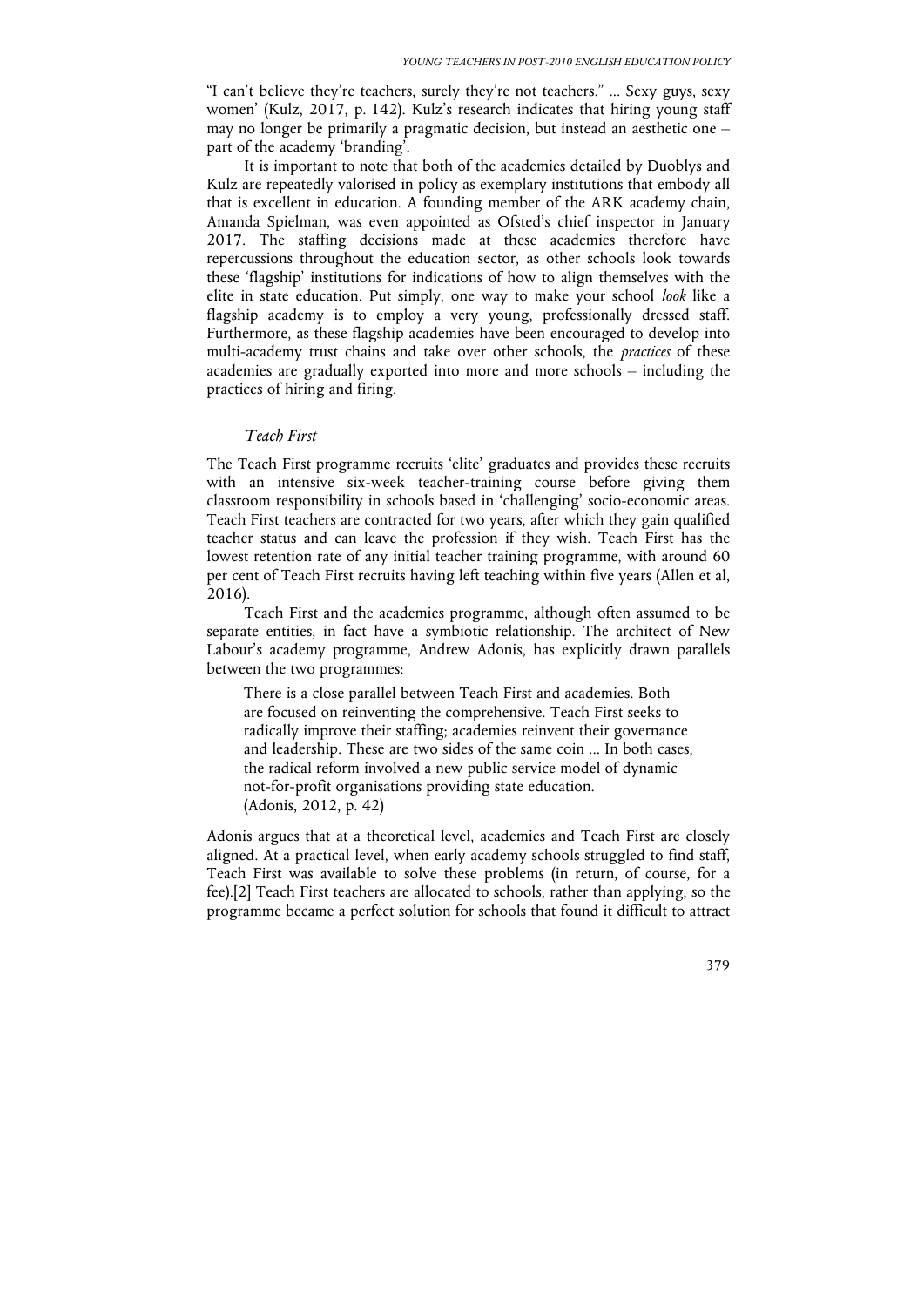applicants, including some of the early academies. Adonis claimed that almost all of the early academies were 'big recruiters of Teach First teachers' (Adonis, 2012, p. 145).

At Capital City Academy, Philip O'Hear explained how Teach First not only helped to solve recruitment problems, but also changed attitudes towards staffing more generally:

we have had to expand and develop our staff through schemes such as Teach First and the Graduate Teacher Programme (GTP)… This requires us to be outstanding at professional development. But it has also led us to encourage staff to develop rapidly by taking on leadership responsibilities, drawing on the experience of our first cohort of Teach First trainees who successfully took on additional responsibilities in their second year. (O'Hear, 2008, p. 53)

The first cohort of Teach First teachers proved that new teachers could be given leadership responsibilities. However, rather than reserving early career leadership responsibilities for his Teach First recruits, O'Hear used his experience of working with these 'elite' beginning teachers to expand the expectations of leadership to other beginning teachers. In this setting, Teach First therefore helped to create the conditions of possibility wherein it became normal, or even expected, for teachers in the early stages of their career to take on leadership roles.

An evaluation of the Teach First scheme undertaken in 2010 at the University of Manchester produced some significant findings about the nature of Teach First trainees which may shed some light on the popularity of the programme with school leaders:

The most common expression used [by headteachers to describe Teach First trainees] was that Teach First teachers listen and learn from other teachers … The Teach First teachers appear to pick up the teaching styles of the schools they work in. (Muijs et al, 2010, p. 17)

The value of Teach First teachers appears to lie partly in their capacity to quickly and effectively conform to their school's expectations. Other research projects have highlighted the disciplinary identities which the Teach First programme instils in its recruits (Bailey, 2015; McIntyre & Thomson, 2016); Teach First teachers have high expectations of their own and their pupils' success, and are primed for management responsibilities from the very first stages of their career. One can imagine that many head teachers find the unique combination of compliancy and eagerness for additional responsibilities which Teach First teachers exemplify extremely attractive.

Teach First trainees are regularly described as 'committed' (Teach First, 2018). Considering the high drop-out rate from the profession by Teach First teachers, commitment here should probably be understood as the capacity to manage a high volume of work, rather than a long-term commitment to the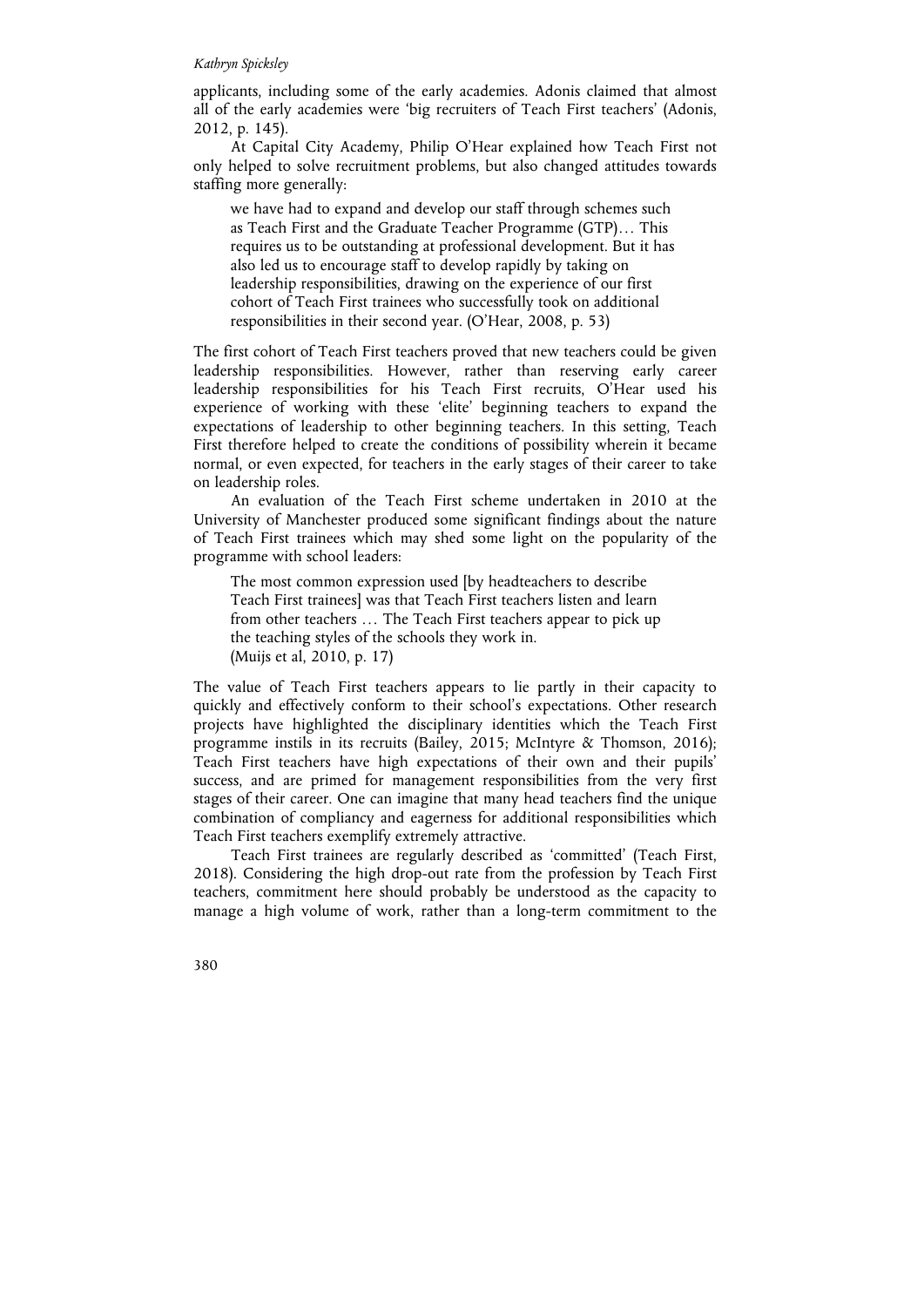profession. When explaining their relentless energy and enthusiasm, one Teach First trainee said to researchers at the University of Manchester that:

maybe where our strengths lie is in terms of energy, because you know that you may only be there for a year or two so if you want to implement a scheme you have to do it now ... and because you're only there for a short time you have a chance to quickly try everything because you have nothing to lose. (Muijs et al, 2010, p. 18)

Many Teach First trainees believe their time as a classroom teacher is limited, giving them a short-term perspective. In fact, these attitudes are not limited to Teach First. Research on teacher identity has consistently found that 'elite' graduate entrants to the teaching profession are more likely to exit the profession (Lacey, 1977; Kelly & Northrop, 2015). Key here is that Teach First trainees do not need to question whether their classroom workload is sustainable in the long term, because for Teach First trainees there is no long term in the classroom. Compliance with unreasonable workload demands is easier when a clear exit-point is in sight.

The first time I encountered Teach First trainees was, perhaps unsurprisingly, while working at a primary academy, part of a large national chain. The Teach First trainees were regularly praised by the head teacher, who made it explicitly clear that having Teach First trainees on the staff was a mark of the school's quality. The Teach First trainees I worked with were extremely enthusiastic and hard-working. However, I did notice how compliant and uncritical this group of teachers were.

I remember a particular conversation I had with a Teach First teacher, following a presentation on UNICEF's Rights Respecting Schools award. This teacher told me how interesting they had found the presentation, and said they had never heard of the UN Convention of the Rights of the Child (UNCRC) before. I admitted surprise that they had not been informed about the UNCRC as part of their Teach First training, as it had featured heavily in my own Early Years PGCE. In response, the trainee said, 'Well, we only have about five or six weeks' training, so they concentrate on the important stuff – you know – maths and English.' I said I was surprised that children's rights could be considered unimportant, but the trainee replied that of course rights are *important*, but standards are *more important*.

Uncritical acceptance of school or government policies is a valuable commodity in today's educational climate, and it is particularly valued in academies. Courtney and Gunter have researched staff turnover and the narrowing of dissent tolerated in schools, noting that 'whilst headteachers and principals of all types of school dispose of teachers, the ability of academy leaders to set their staff's pay and conditions means that in these schools, the discourse is more intense and disposal is easy' (Courtney & Gunter, 2015, p. 411). The particular characteristics which Teach First teachers appear to be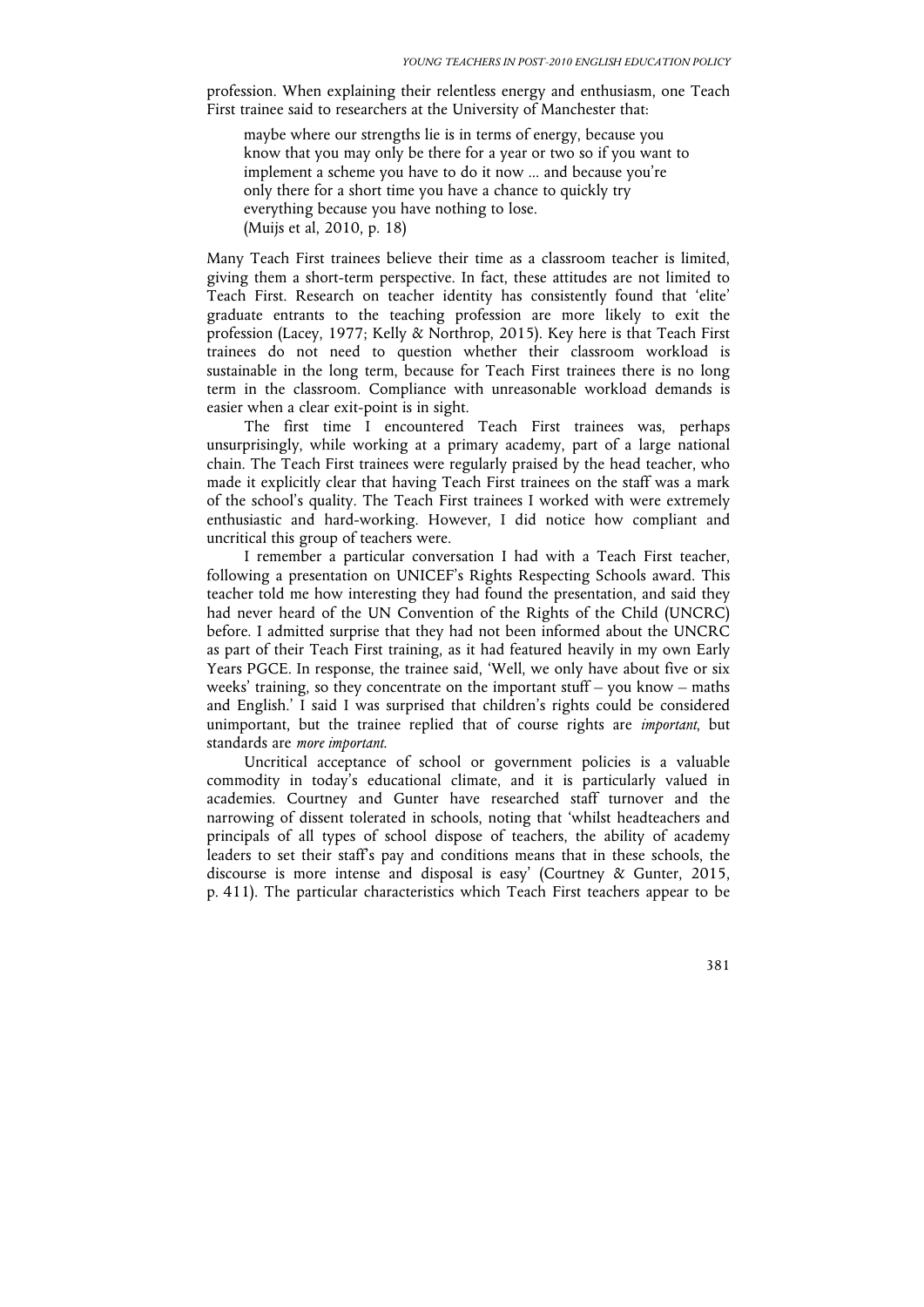predisposed towards are therefore perhaps particularly valued within intense academy environments.

It is important to note that within the policy discourse, Teach First teachers are regularly valorised as the gold standard of teachers. Stephen Hillier (then Chief Executive to the Training and Development Agency) exemplifies this with the statement, 'Wouldn't it be wonderful if all the people who joined the teaching profession were more like the people who are recruited through Teach First?' (HC, 2012). By promoting Teach First teachers as the 'gold standard' of beginning teachers, other entrants to the profession are encouraged to behave in a similar way.

However, to treat all teachers as if they should behave like Teach First teachers is problematic. Teach First teachers have a short-term mindset. They are encouraged to move beyond the classroom after a few years, setting up social enterprises or rapidly moving into leadership (Bailey, 2015). Under these conditions, unsustainable workloads or repeated compliance seem manageable, as there is a clear end point in sight. But to expect *all* beginning teachers to work as if they are probably going to leave teaching in two or three years is simply to invite burnout.

## **The Value of Inexperience…**

Inexperienced teachers have become a valuable commodity. Thanks to Teach First and some high-profile academy chains, young 'business-like' teachers have become associated with ill-defined but persuasive concepts such as quality, commitment, hard work and professionalism. Academies lead the way in offering leadership responsibilities to inexperienced teachers who embody these characteristics.

For head teachers managing tightened budgets in a time of austerity, employing and promoting inexperienced teachers is a win-win. The school gets all the prestige of having a young, aesthetically 'professional' staff body, while at the same time forking out less money on staffing. Adding a TLR (Teaching and Learning Responsibility wage) onto a NQT (newly qualified teacher) salary involves significantly less expenditure for a school than adding a TLR onto the wage of an experienced teacher at the top of the main pay scale. The result is that older and more experienced teachers can feel devalued or overlooked, and may choose to move elsewhere (which is another bonus for management teams that need to save money, because these expensive teachers who have worked themselves up the pay scale can then be replaced by NQTs).

Furthermore, since the introduction of performance-related pay for mainscale teachers in 2013, it has become easier for heads to retain teachers on lower salaries. If teachers do not meet their targets, then their increment is denied. In my experience, it is quite easy for a head to set targets that are impossible to meet. I was once set a target of 100 per cent of my class reaching age-related expectations, despite some not having achieved this in the previous year. When I queried this, I was simply told by my head that 'this is what the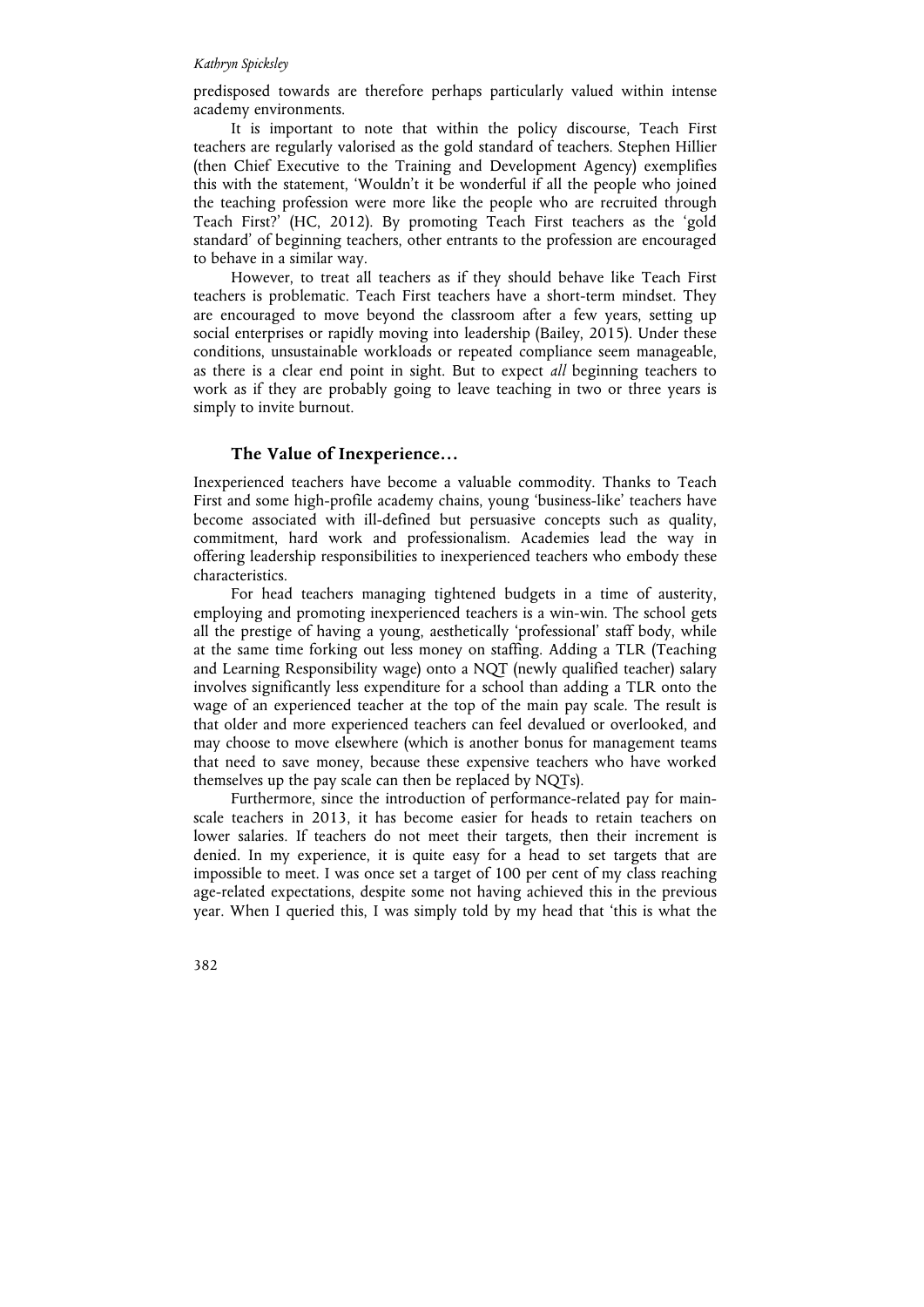government now expects'. There was no allowance for discussion or negotiation. Under this system, a teacher can therefore remain on £22,917 (the starting salary for an NQT) for an indefinite period, and an unqualified teacher on even less. Those of us with a suspicious mindset might suggest that the repositioning of young teachers as the darlings of education policy might have less to do with their educational value and more to do with fiscal 'responsibility'.

My argument is not that these damaging employment practices are happening everywhere, or even in every academy. My argument is that current policy rhetoric around new teachers, combined with the growth of academies and Teach First, has made it easier for school leaders, if they choose, to cut costs through exploitative and unsympathetic employment practices.

#### **…and the Cost**

Policy rhetoric, the academies programme and Teach First have all played their part in changing perceptions of young teachers. In the process, the expectations of young, beginning teachers have increased substantially, and perhaps to an unhealthy degree.

In their research on Teach First teachers, McIntyre and Thomson found that 'many Teach First teachers do feel very acutely disappointment, anxiety, and a sense of failure if they are not able to demonstrate tangible turnarounds in their classes' (McIntyre & Thomson, 2016, p. 168). These ugly feelings are impossible to manage for extended periods of time, and as I have tried to argue, they should not be understood as restricted to Teach First teachers. Teach First has had a ripple effect on the educational landscape, unfairly raising expectations of new teachers across the board.

In the recruitment and retention crisis, I would argue that we are beginning to see the cost of creating a system which demands too much of our inexperienced teachers. Anecdotal evidence appears to indicate that teachers are increasingly requiring support for mental health issues (Walton, 2017). Furthermore, by valorising youth over experience, classroom teachers are encouraged to participate in a competitive environment, rather than learning to support and value each other. The happiest school I worked in was one in which the youthful enthusiasm of new teachers was balanced against the wisdom of experienced teachers. This balance can only be achieved if teachers are encouraged to support each other; instead, the current system pits young against old unnecessarily.

We need to be realistic about what beginning teachers should be expected to achieve, celebrating their successes and forgiving their failures. I was lucky that in my first school, I was frequently reminded that I was not a superhero, that I was allowed to make mistakes, and that I should take a break sometimes. I feel sorry when I read reports of new teachers who are not granted similar levels of support and understanding, and am unsurprised when these stories often end with a decision to leave the classroom. By building up the confidence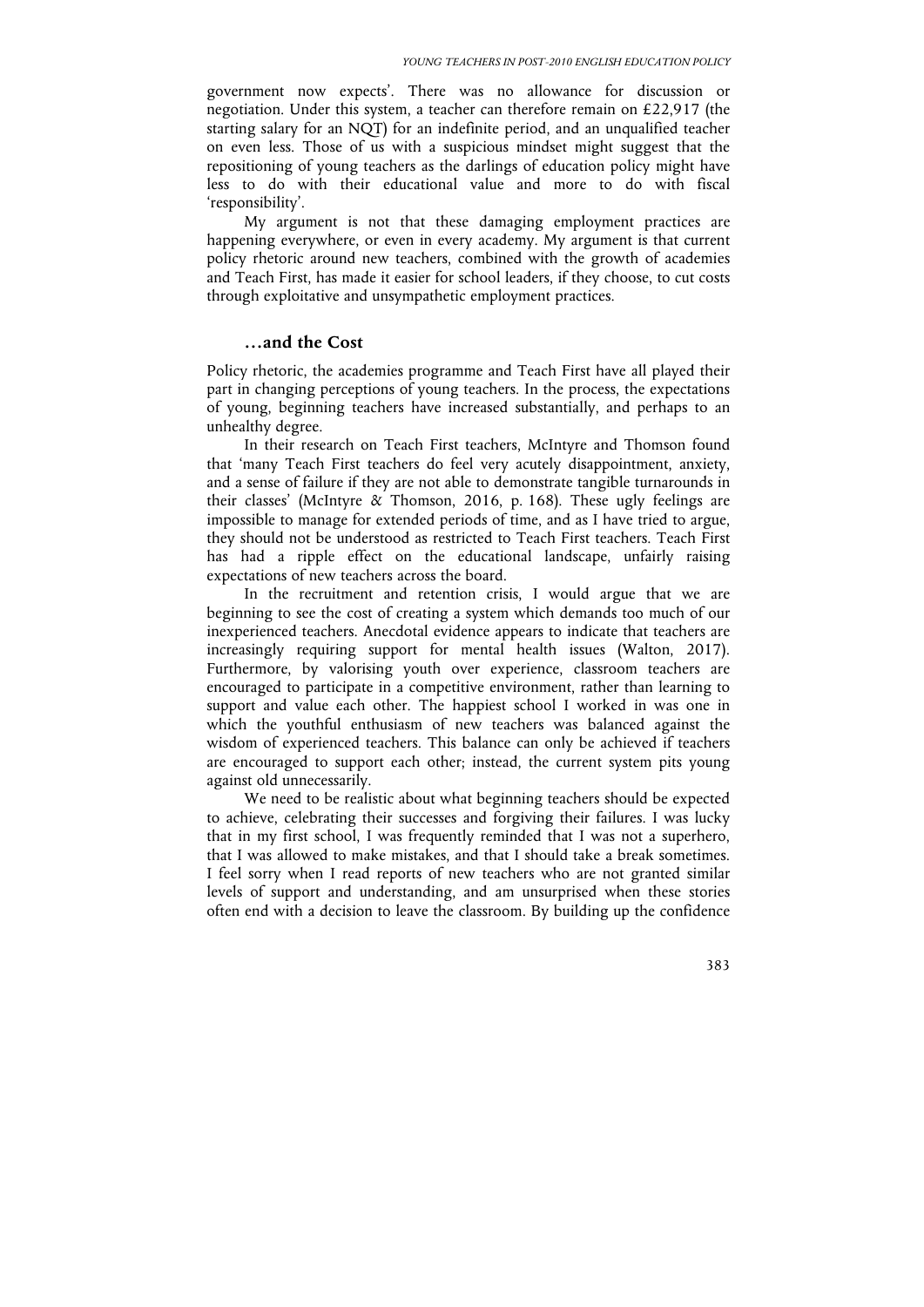and expertise of beginning teachers over their formative years in the classroom, and by truly valuing the experience that teachers gain in the classroom, I believe retention and recruitment could both be improved. The cost of treating young teachers like 'cannon fodder' is becoming readily apparent, and we simply cannot afford to let it continue.

#### **Notes**

- [1] The Institute for Fiscal Studies (IFS) recently reported that it cost between £17,000 and £38,200 to train a new teacher (Allen et al, 2016). The cost varied according to the training route taken and the phase of education taught.
- [2] As the founder of Teach First, Brett Wigdortz explains, 'Too many start-ups are unable to grow because they cannot scale up their funding ... At Teach First we look for schools to contribute towards our running costs by paying a "recruitment fee" for each of our teachers who work in their schools, on the basis that they receive a real benefit' (Wigdortz, 2012, p. 102).

## **References**

- Adonis, A. (2012) *Education, Education, Education: reforming England's schools*. London: Biteback Publishing.
- Allen, R., Belfield, C., Greaves, E., Sharp, C. & Walker, M. (2016) The Longer-term Costs and Benefits of Different Initial Teacher Training Routes: IFS Report 118. London: Institute for Fiscal Studies. https://www.ifs.org.uk/uploads/publications/comms/R118.pdf
- Bailey, P. (2015) Consultants of Conduct: new actors, new knowledges and new 'resilient' subjectivities in the governing of the teacher, *Journal of Educational Administration and History*, 47(3), 232-250. https://doi.org/10.1080/00220620.2015.1038696
- Coles, M. (2008) Governance and Staffing, in J. Astle & C. Ryan (Eds) *Academies and the Future of State Education*, pp. 25-31*.* London: CentreForum. https://www.centreforum.org/assets/pubs/academies-web.pdf
- Courtney, S. & Gunter, H. (2015) Get Off My Bus! School Leaders, Vision Work and the Elimination of Teachers, *International Journal of Leadership in Education*, 18(4), 395-417. http://dx.doi.org/10.1080/13603124.2014.992476
- Day, C. Sammons, P., Stobart, G., Kington, A. & Gu, Q. (2007) *Teachers Matter: connecting lives, work and effectiveness.* Maidenhead: Open University Press.
- Department for Education (DfE) (2016) Educational Excellence Everywhere. Cm 9230. https://www.gov.uk/government/publications/educational-excellenceeverywhere
- Department for Education (DfE) (2017) Initial Teacher Training: trainee number census 2017 to 2018. https://www.gov.uk/government/statistics/initial-teachertraining-trainee-number-census-2017-to-2018
- Department for Education (DfE) (2018) *Real-life Experiences*. Get into Teaching website. https://getintoteaching.education.gov.uk/life-as-a-teacher/real-life-experiences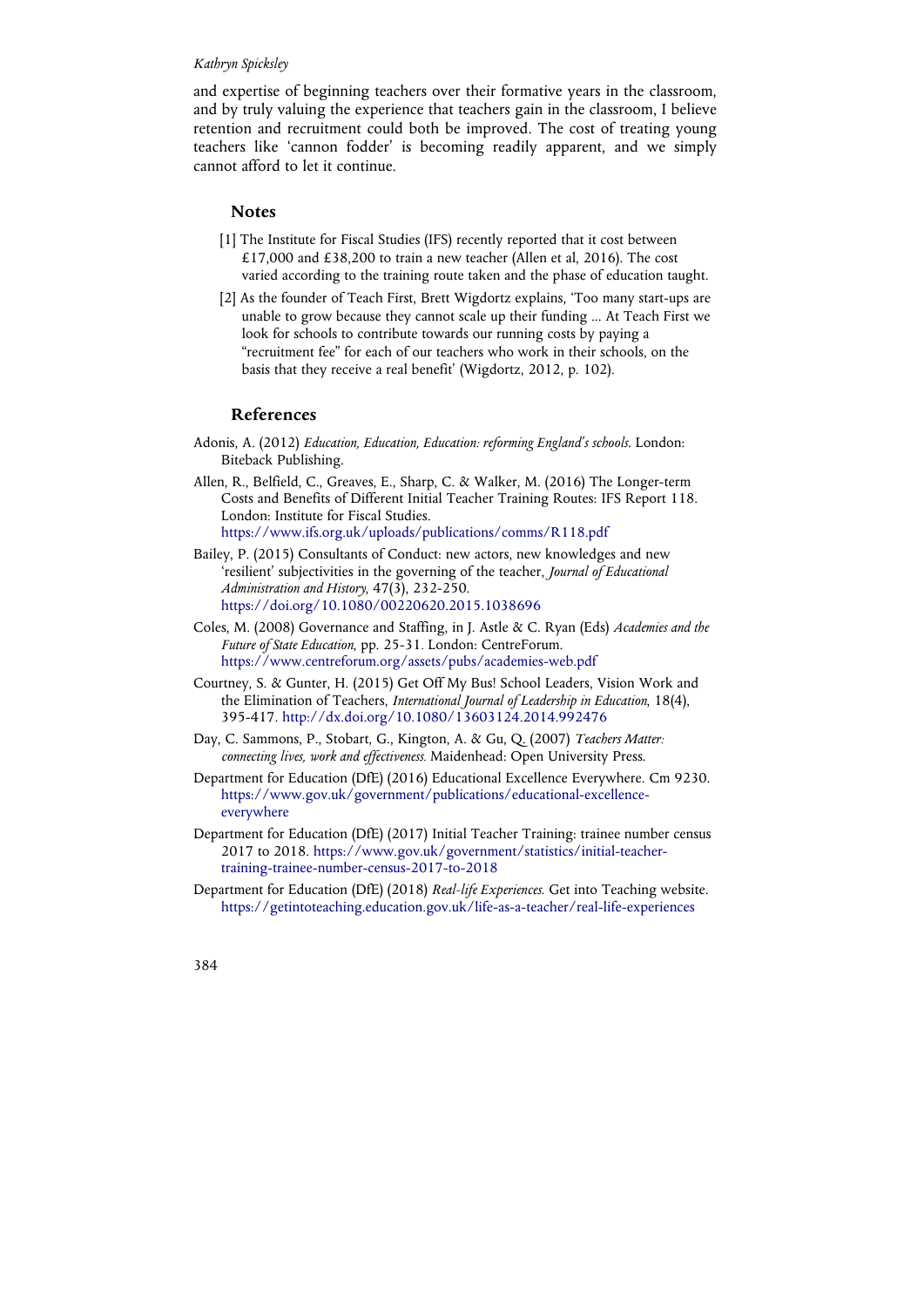- Department for Education and Skills (DES) (1982) The New Teacher in School: HMI report. http://www.educationengland.org.uk/documents/hmi-discussion/newteacher.html
- Duoblys, G. (2017) One, Two, Three, Eyes on Me! George Duoblys on the New School Discipline, *London Review of Books*, 5 October, pp. 23-26. https://www.lrb.co.uk/v39/n19/george-duoblys/one-two-three-eyes-on-me
- Gove, M. (2011) Michael Gove to Cambridge University: the Secretary of State's speech to Cambridge University on a liberal education, 24 November. https://www.gov.uk/government/speeches/michael-gove-to-cambridgeuniversity
- House of Commons (HC) (2012) Great Teachers: attracting, training and retaining the best. Ninth Report of Session 2010-12 (HC 1515-II). Education Committee. https://publications.parliament.uk/pa/cm201012/cmselect/cmeduc/1515/1515i i.pdf
- Huberman, M. (1993) *The Lives of Teachers.* London: Cassell.
- Kelly, S. & Northrop, L. (2015) Early Career Outcomes for the 'Best and Brightest': selectivity, selection, and attrition in the Beginning Teacher Longitudinal Survey, *American Educational Research Journal*, 52(4), 524-656. http://journals.sagepub.com/doi/abs/10.3102/0002831215587352
- Kulz, C. (2017) *Factories for Learning: making race, class and inequality in the neoliberal academy.* Manchester: Manchester University Press. https://doi.org/10.7765/9781526116185
- Lacey, C. (1977) *The Socialization of Teachers.* London: Methuen.
- McIntyre, J. & Thomson, P. (2016) Poverty, Schooling, and Beginning Teachers Who Make a Difference: a case study from England, in J. Lampert & B. Burnett (Eds) *Teacher Education for High Poverty Schools*, pp. 153-170. London: Springer International Publishing.
- Muijs, D., Chapman, C., Collins, A. & Armstrong, P. (2010) Maximum Impact Evaluation: the impact of Teach First teachers in schools. http://www.teachforallnetwork.net/articles/max\_impact.pdf
- Ofsted (2005) Unity City Academy: school inspection report. https://reports.ofsted.gov.uk/inspection-reports/find-inspectionreport/provider/ELS/133768
- Ofsted (2006) The Business Academy Bexley: school inspection report. https://reports.ofsted.gov.uk/inspection-reports/find-inspectionreport/provider/ELS/133769
- O'Hear, P. (2008) Community, in J. Astle & C. Ryan (Eds) *Academies and the Future of State Education*, pp. 48-56. London: CentreForum. https://www.centreforum.org/assets/pubs/academies-web.pdf
- Quicke, J. (2018) Recruitment, Retention and the Workload Challenge: a critique of the government response, *FORUM*, 60(1), 77-86. http://dx.doi.org/10.15730/forum.2018.60.1.77
- Savage, M. (2017) Almost a Quarter of Teachers who have Qualified since 2011 have Left Profession, *Guardian*, 8 July.